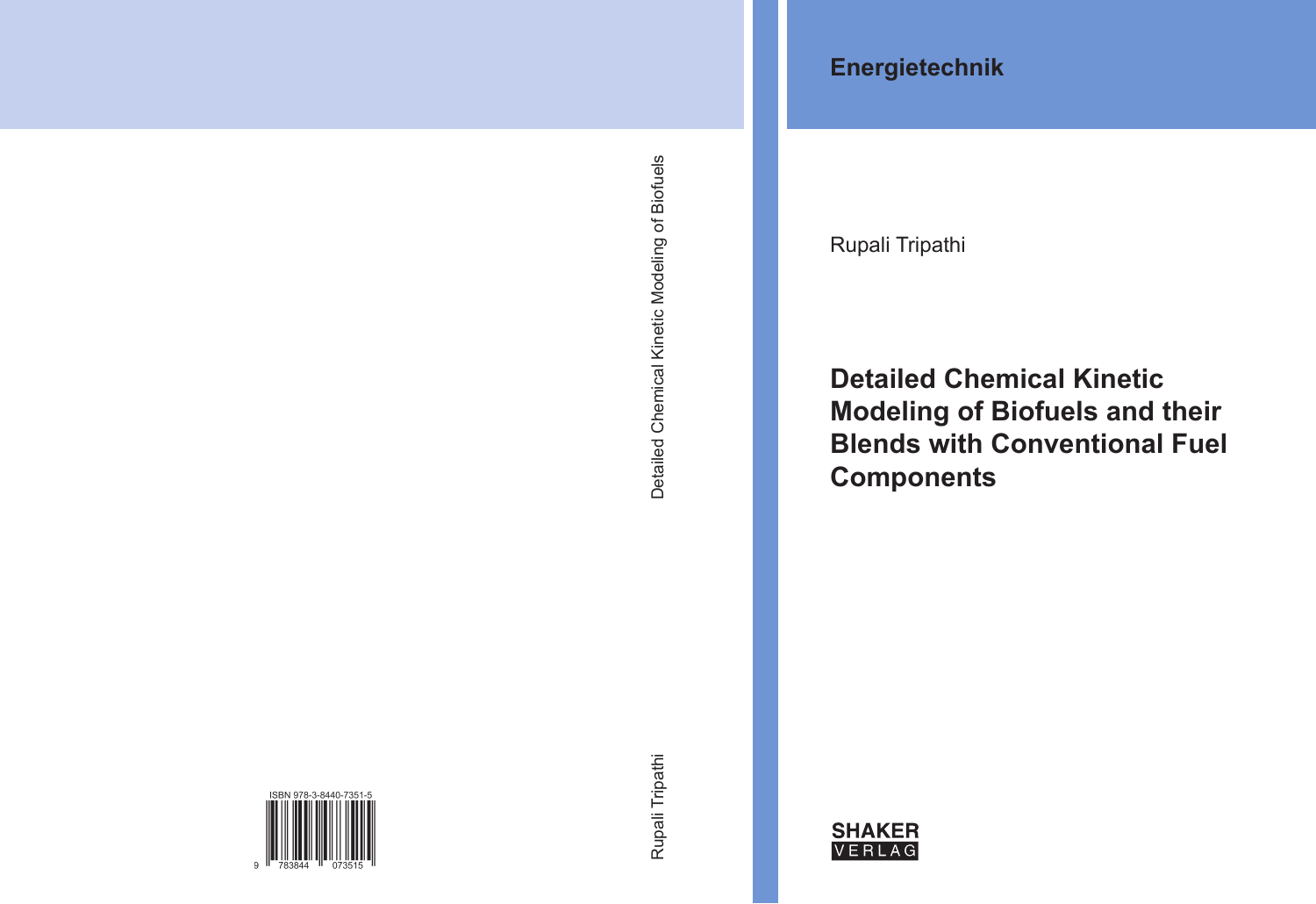## **Detailed Chemical Kinetic Modeling of Biofuels and their Blends with Conventional Fuel Components**

## **Detaillierte Modellierung der Reaktionskinetik von Biokraftstoffen und ihren Mischungen mit konventionellen Kraftstoffkomponenten**

Von der Fakultät für Maschinenwesen der Rheinisch-Westfälischen Technischen Hochschule Aachen zur Erlangung des akademischen Grades einer Doktorin der Ingenieurwissenschaften genehmigte Dissertation

vorgelegt von

Rupali Tripathi

Berichter: Universitätsprofessor Dr.-Ing. Heinz Günter Pitsch Associate Professor S. Mani Sarathy, Ph. D.

Tag der mündlichen Prüfung: 26. Juli 2019

Diese Dissertation ist auf den Internetseiten der Universitätsbibliothek online verfügbar.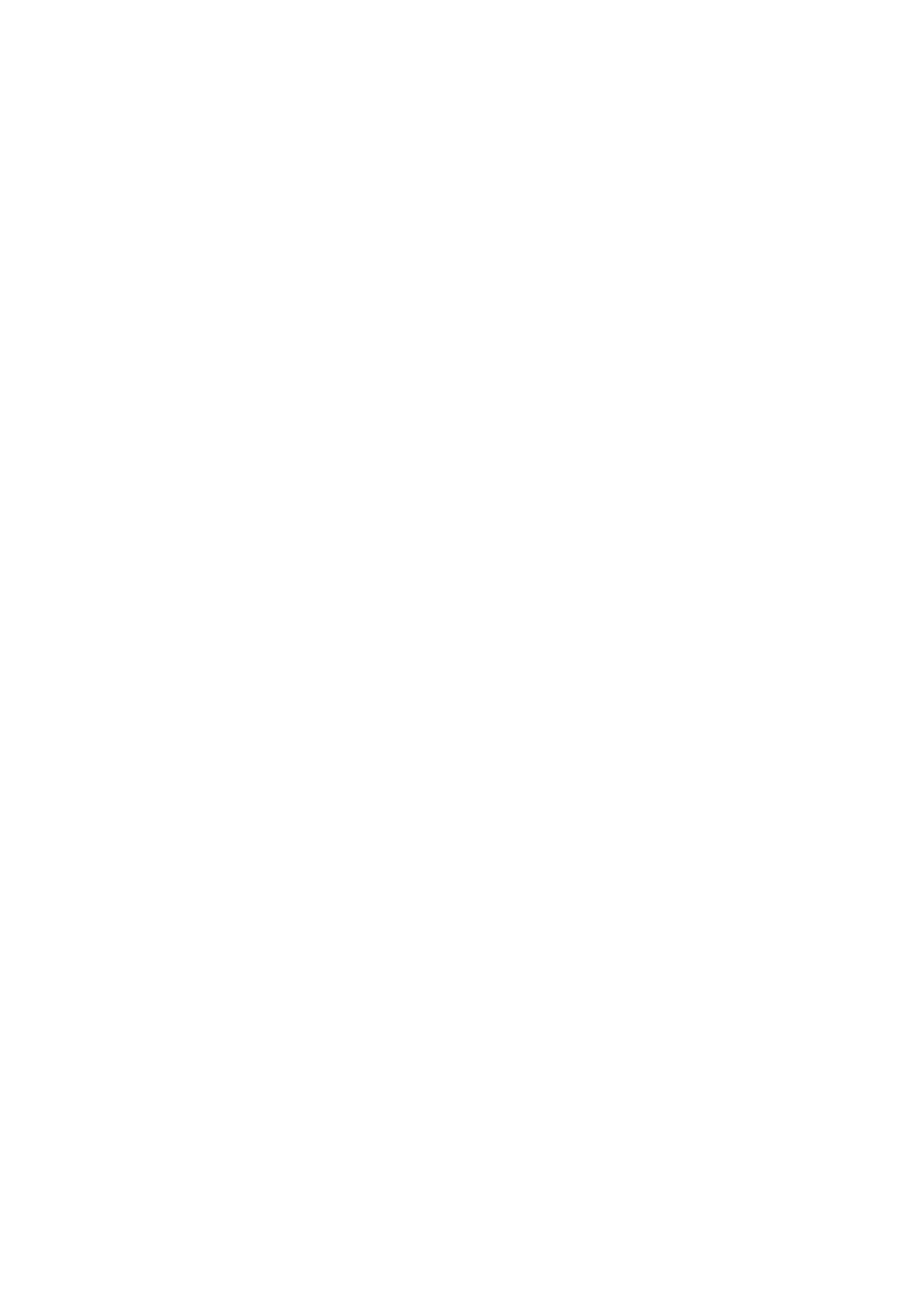Berichte aus der Energietechnik

**Rupali Tripathi**

**Detailed Chemical Kinetic Modeling of Biofuels and their Blends with Conventional Fuel Components**

> Shaker Verlag Düren 2020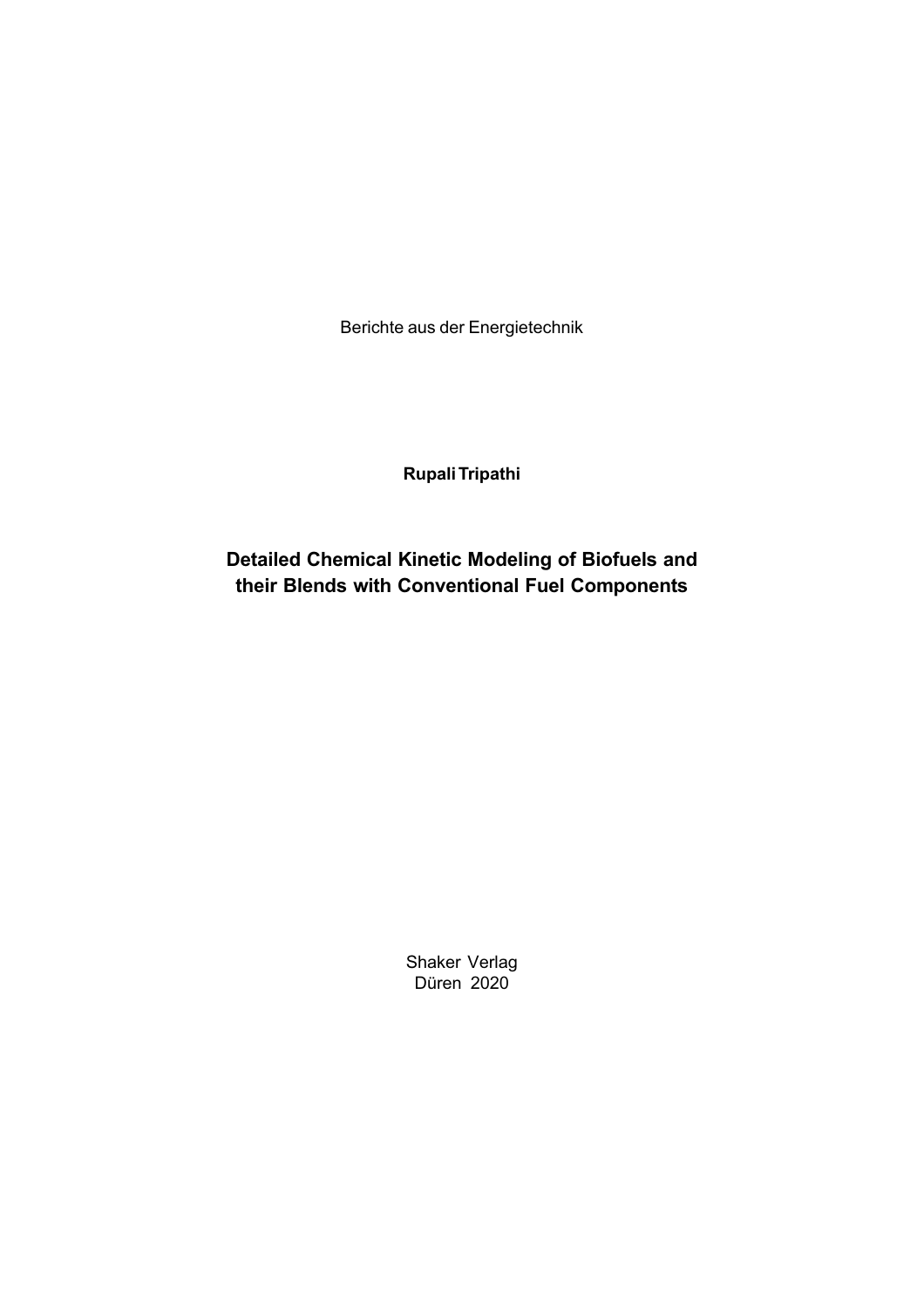#### **Bibliographic information published by the Deutsche Nationalbibliothek**

The Deutsche Nationalbibliothek lists this publication in the Deutsche Nationalbibliografie; detailed bibliographic data are available in the Internet at http://dnb.d-nb.de.

Zugl.: D 82 (Diss. RWTH Aachen University, 2019)

Copyright Shaker Verlag 2020 All rights reserved. No part of this publication may be reproduced, stored in a retrieval system, or transmitted, in any form or by any means, electronic, mechanical, photocopying, recording or otherwise, without the prior permission of the publishers.

Printed in Germany.

ISBN 978-3-8440-7351-5 ISSN 0945-0726

Shaker Verlag GmbH • Am Langen Graben 15a • 52353 Düren Phone: 0049/2421/99011-0 • Telefax: 0049/2421/99011-9 Internet: www.shaker.de • e-mail: info@shaker.de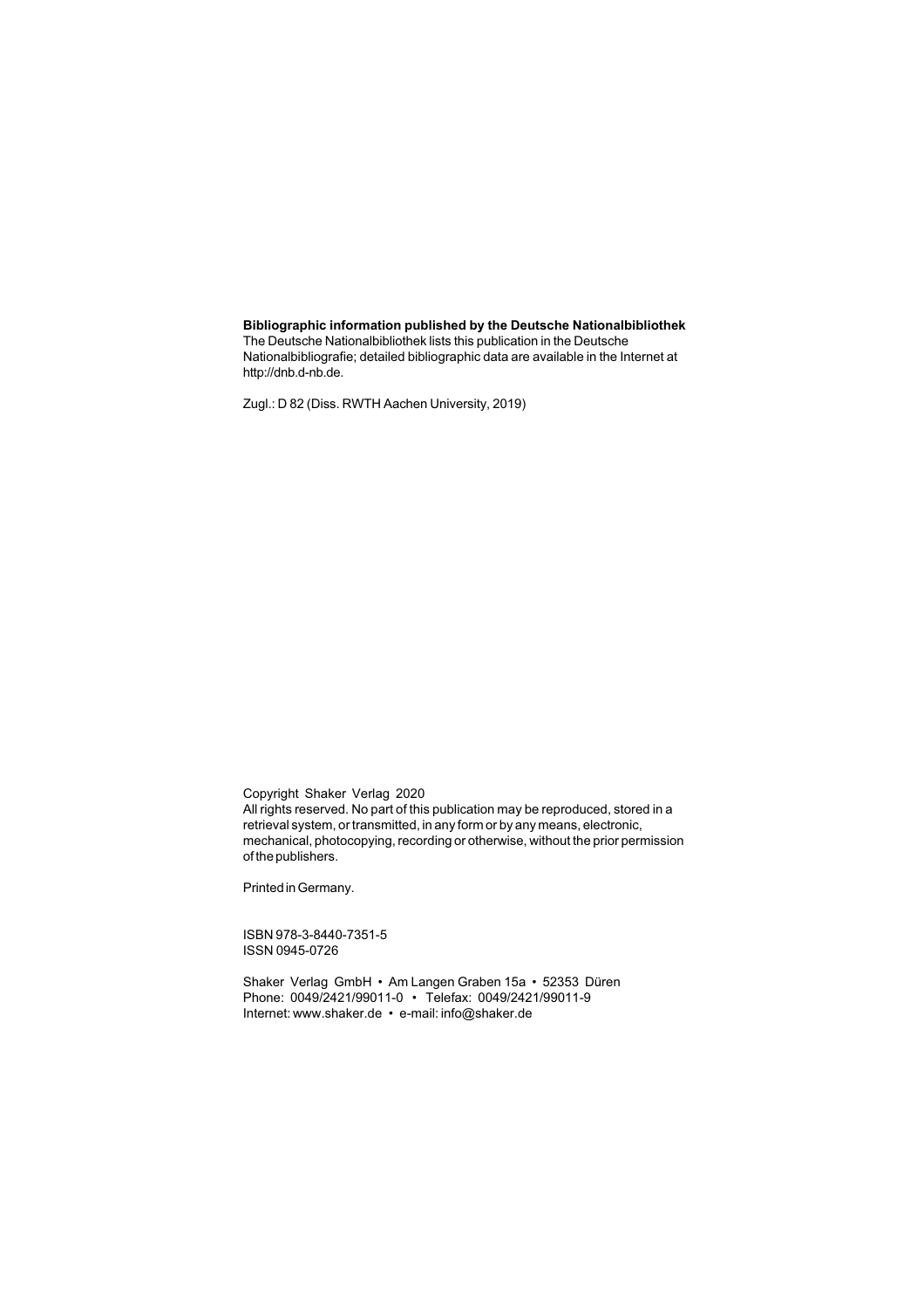## **Acknowledgments**

#### *The completion of this thesis would not have been possible without the support and guidance of several key individuals and organizations. I would like to express my sincere appreciation to all of them.*

First and foremost I would like to thank my advisor, **Prof. Heinz Pitsch**, for his constant support, guidance, and mentoring through my doctoral studies. I am ever grateful for the opportunities he provided to me, and the inspiration and encouragement to pursue those opportunities. I sincerely thank **Prof. S. Mani Sarathy** for being the co-chair and providing me with his valuable guidance and knowledge throughout these years. I would also like to thank **Prof. Jochen Büchs** for heading my Ph.D. committee. Most of the experimental results described in this thesis would not have been obtained without the close collaboration with the group of **Prof. Karl Alexander Heufer**, Physico-Chemical Fundamentals of Combustion, RWTH Aachen University. I owe a great deal of appreciation and gratitude to him and my warm appreciation is due to many students of his group, especially **Ajoy K. Ramalingam** and **Heiko Minwegen**. I kindly acknowledge the funding from the cluster of excellence "Tailor-Made Fuels from Biomass".

I thank all my colleagues at the Institute for Technical Combustion (ITV) for their support and help. The group has been a source of friendships as well as good advice and collaboration. I am grateful to **Dr. Liming Cai**, **Dr. Alena Sudholt**, and **Florian vom Lehn** for all the valuable scientific discussions. I enjoyed being their office mates and had a wonderful time with them. I have also made many friends at ITV, who have been with me through my happy and difficult times. I would like to thank **Abhishek Khetan**, **Sima Farazi**, and **Mathis Bode** for a wonderful time at ITV. A special thank goes to my friends, **Deepak Anand** and **Manikandan Kandasamy**, for their company and support during my time away from my family.

My heartiest thanks go to my family, my mom **Renu Tripathi**, my sister **Anushka Tripathi**, and my husband **Hari Prasad P. Rajagopal**, for their love, encouragement, and support in all my pursuits. Especially, my loving, supportive, and encouraging husband **Hari** whose tremendous support during the final stages of my Ph.D. is so appreciated.

This thesis is dedicated to my beloved dad **Late Hari Narain Tripathi**.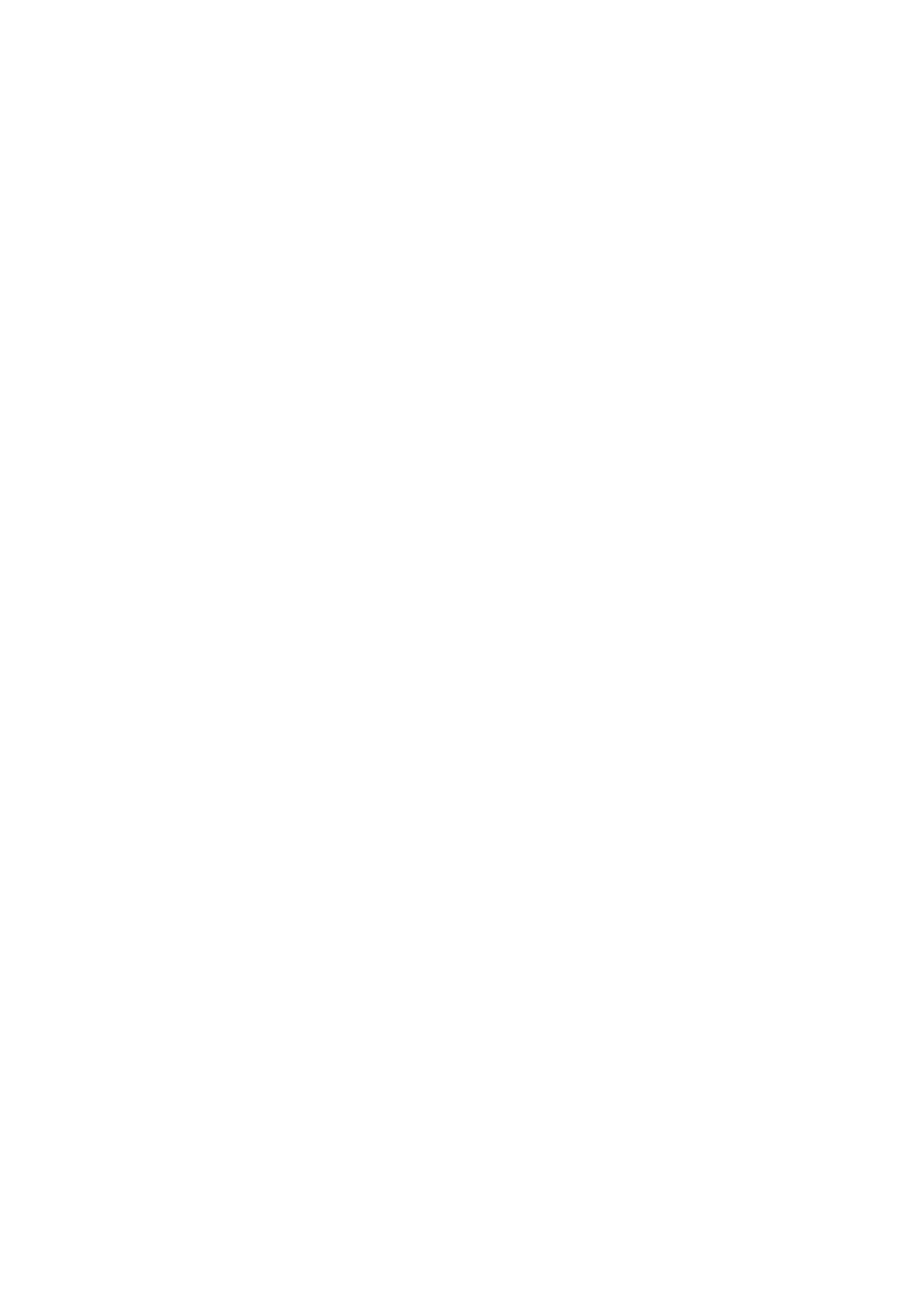## **Zusammenfassung**

Kraftstoffe aus nicht-essbarer Biomasse stellen als nachhaltige Energieträger eine mögliche Alternative zu konventionellen Kraftstoffen dar. Eine wichtige Voraussetzung hierfÃijr ist das detaillierte VerstÃďndnis ihres Oxidationsverhalten, welches stark von der Kraftstoffstruktur abhängt. Zur umfassenden Untersuchung der Oxidation einer Klasse von Furanen und Tetrahydrofuranen werden daher in der vorliegenden Arbeit detaillierte Reaktionsmechanismen entwickelt und darauf aufbauend die Zusammensetzung von Kraftstoffmischungen systematisch für konkrete Anwendungen optimiert.

Im ersten Teil wird der Effekt der Beimischung des Oktanzahlverbesserers 2-Methylfuran zu der reaktiveren Komponente von Primären Bezugskraftstoffen, *n*-Heptan, untersucht. Hierzu wurde ein detaillierter Reaktionsmechanismus formuliert, welcher die relevanten Reaktionspfade der Oxidation von 2-Methylfuran und *n*-Heptan enthält, und auf Basis neuer Messungen und experimenteller Literaturdaten validiert. Beide Kraftstoffkomponenten zeigen ein nichtlineares Mischungsverhalten. Die detaillierte chemische Analyse zeigt, dass hierfür keine direkte Interaktion von 2-Methylfuran und *n*-Heptan, sondern die Rolle von 2-Methylfuran als Radikalbinder in der Mischung verantwortlich ist. Der zweite Teil der Arbeit analysiert den Einfluss der molekularen Kraftstoffstruktur auf die Reaktivitäten von 2- Methyltetrahydrofuran und 3-Methyltetrahydrofuran. Für beide Kraftstoffe wurden zunächst Reaktionsmechanismen entwickelt und mittels experimentell ermittelter Zündverzugszeiten sowie Flammendaten aus der Literatur validiert. 2-Methyltetrahydrofuran weist dabei eine geringere Reaktivität als 3-Methyltetrahydrofuran auf, wofÃijr die Lage der Seitenkette als der entscheidende Faktor identifiziert wird. Im letzten Teil der Arbeit wird schließlich die Zusammensetzung potentieller Kraftstoffmischungen optimiert. Die Identifikation geeigneter Kraftstoffkandidaten erfolgt mittels eines eigens entwickelten Tools. Dieses erlaubt die Berechnung der physikalisch-chemischen Kraftstoffeigenschaften auf Basis vordefinierter Mischungsregeln und darauf aufbauend die Auswahl geeigneter Kraftstoffkomponenten für die vorgegebenen Randbedingungen der Mischung. Die Kraftstoffauswahl ergibt hierbei, dass durch Beimischung von Alkoholen oder Ketonen zu konventionellem Ottokraftstoff ein hohes Potential zur Steigerung des Motorwirkungsgrades besteht.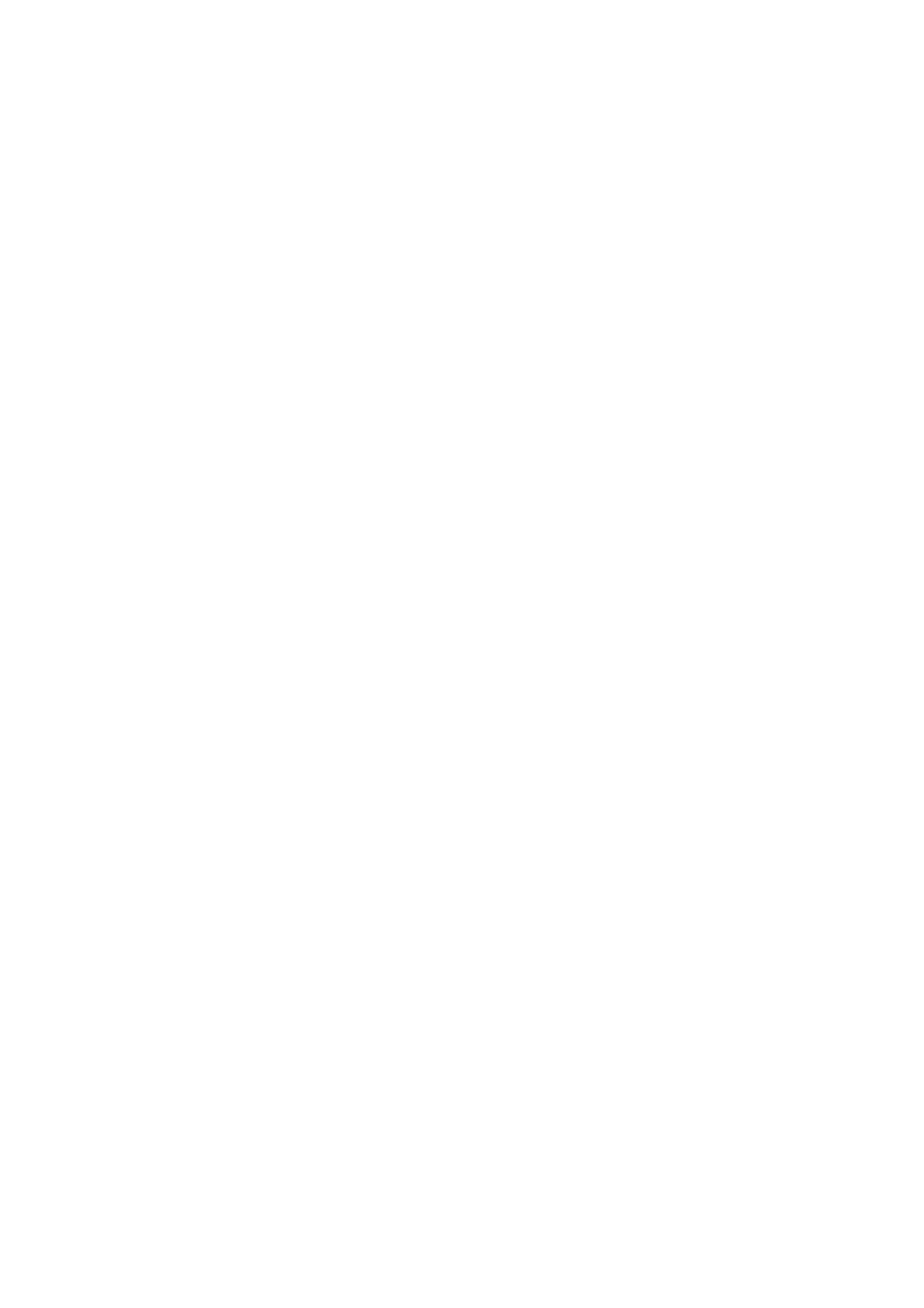## **Abstract**

Fuel components derived from non-edible biomass are regarded as sustainable substituents for conventional fuels. A major prerequisite for their application in engines, however, is the understanding of their detailed oxidation behavior, which strongly depends on the fuel structure. In the present work, the oxidation behavior of a group of bio-derived furans and tetrahydrofurans is investigated by developing their detailed chemical kinetic mechanisms. Furthermore, to identify potential fuel blends for the desired applications, a systematic optimization approach is proposed.

The first part of this thesis is a detailed investigation of the effect of blending an octane booster, 2-methylfuran, with the more reactive primary reference fuel candidate, *n*-heptane. A detailed model comprising the chemistry relevant for 2-methylfuran and *n*-heptane was formulated, which predicts newly measured and literature data well. A non-linear mixing behavior was observed, and the detailed chemical analysis reveals no direct interaction between these two fuels, but the effect of 2-methylfuran as a radical scavenger is responsible for this trend. The second part of the thesis addresses the question, how a small change in molecular structure can lead to a substantial change in the reactivity. The oxidation behavior of two structural isomers, 2-methyltetrahydrofuran and 3-methyltetrahydrofuran, is investigated numerically and experimentally. The developed detailed chemical kinetic models show good agreement with experimental ignition delay measurements and flame data from the literature. The influence of molecular structure on ignition propensity was investigated by comparing the ignition delay times of these two components. A comparative reaction path analysis ensures that the location of the side chain is the decisive factor for their ignition propensity. The last part of the thesis focuses on the optimization of potential gasoline blending agents. For this purpose, a large database containing the physical and chemical properties of about 500 fuel components was established. In order to identify the potential candidates, a simple automatic tool was developed, whose main functions involve the physicochemical property calculation of the blends based on pre-defined blending rules and selecting the potential candidates for a set of constraints on these properties. Fuel candidates comprising the alcohol and ketone functional groups were observed to have good potential for blending with gasoline for superior efficiency.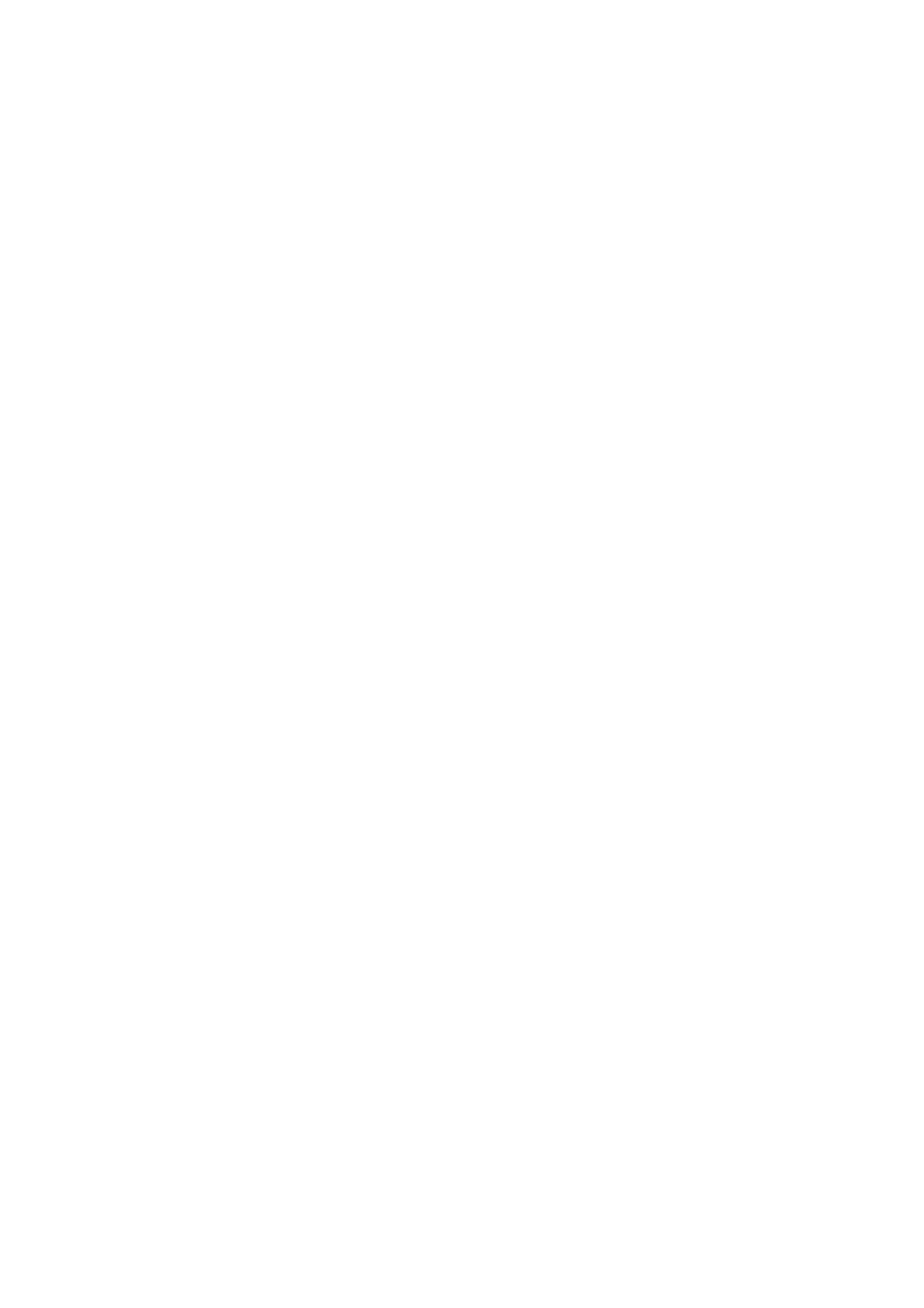## **Publications**

#### **Peer reviewed papers**

R. Tripathi, L. Cai, J. Beeckmann, H. Pitsch (2019): Optimization of potential fuel components for blending with market gasoline, *in preparation*.

R. Tripathi, A. K. Ramalingam, H. Minwegen, A. B. Alquaity, K. A. Heufer, H. Pitsch (2019): Unraveling the high reactivity of 3-methyltetrahydrofuran over 2-methyltetrahydrofuran through kinetic modeling and experiments, *Proceedings of the Combustion Institute*, 37:221-230.

R. Tripathi, U. Burke, A. K. Ramalingam, C. Lee, A. Davis, L. Cai, H. Selim, R. X. Fernandes, K. A. Heufer, S. M. Sarathy H. Pitsch (2018): Oxidation of 2-methylfuran and 2-methylfuran/*n*-heptane blends: An experimental and modeling study, *Combustion and Flame*, 196:54-70.

E. Singh, V. Bhawanishankar, R. Tripathi, H. Pitsch, S. M. Sarathy (2018): A bio-derived octane booster for spark-ignition engines, *Fuel*, 225:349-357.

R. Tripathi, C. Lee, R. X. Fernandes, H. Olivier, H. J. Curran, S. M. Sarathy, H. Pitsch (2017): Ignition characteristics of 2-methyltetrahydrofuran: An experimental and kinetic study, *Proceedings of the Combustion Institute*, 36:587-595.

A. Sudholt, R. Tripathi, D. Mayer, P.-A. Glaude, F. Battin-Leclerc, H. Pitsch (2017): The oxidation of the novel lignocellulosic biofuel *γ*-valerolactone in a low pressure flame, *Proceedings of the Combustion Institute*, 36:577-585.

L. Cai, H. Minwegen, J. Beeckmann, U. Burke, R. Tripathi, A. Ramalingam, L. C. Kröger, A. Sudholt, K. Leonhard, J. Klankermayer, K. A. Heufer, H. Pitsch (2017): Experimental and numerical study of a novel biofuel: 2-Butyltetrahydrofuran, *Combustion and Flame*, 178:257-267.

### **Conference papers**

R. Tripathi, A. K. Ramalingam, U. Burke, R. X. Fernandes, K. A. Heufer, H. Pitsch (2018): Insights into oxidation behavior of potential gasoline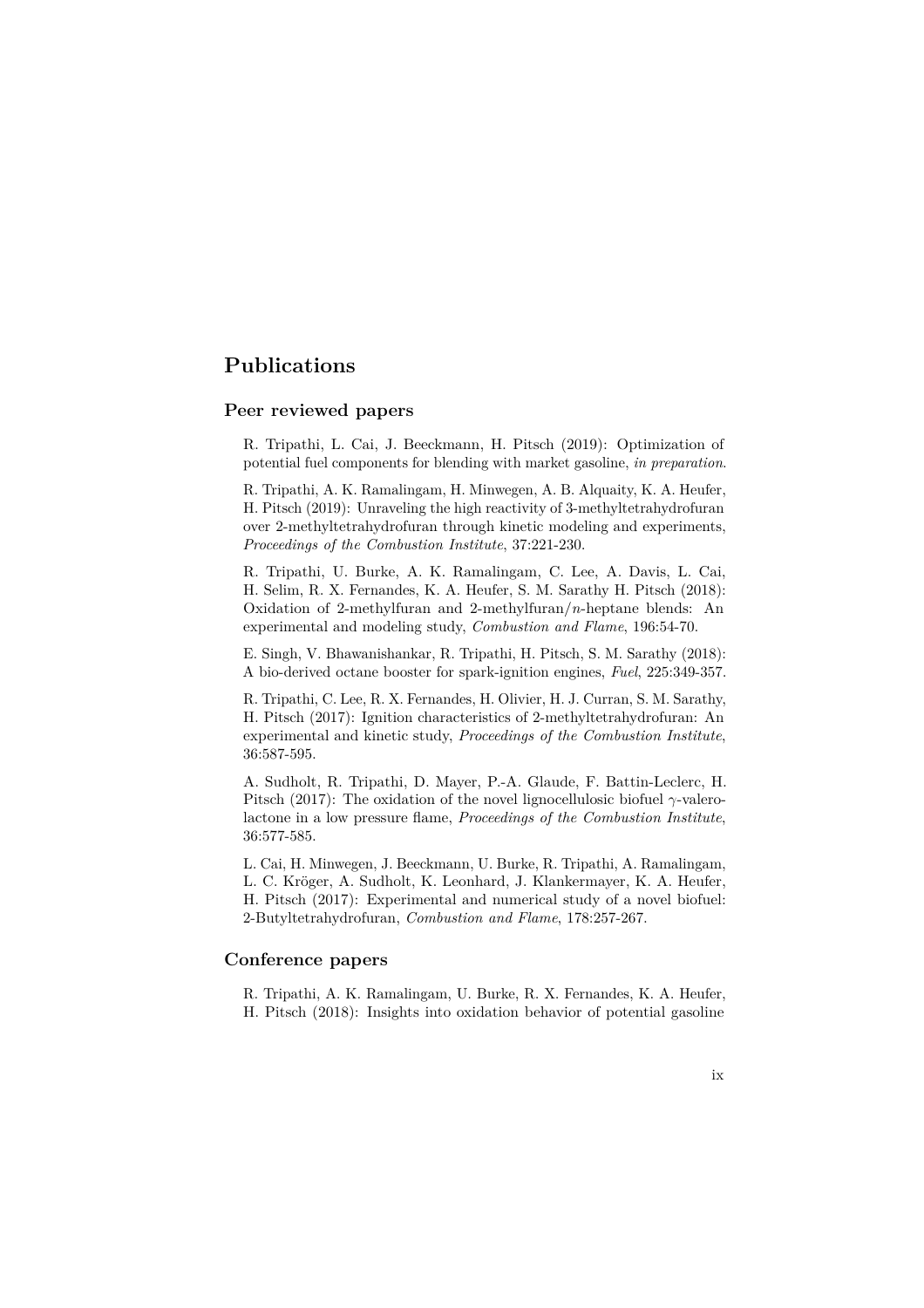blending agents: 2-Methylfuran and 2-Methyltetrahydrofuran, *Joint Meeting the German and Italian Section of the Combustion Institute*

R. Tripathi, H. Minwegen, A. K. Ramalingam, K. A. Heufer, H. Pitsch (2017): Chemical kinetic modeling of ignition delay for biomass-derived fuel: 3-Methyltetrahydrofuran, *Proceedings of the 8th European Combustion Symposium*

### **Oral presentations**

Unraveling the high reactivity of 3-methyltetrahydrofuran over 2-methyltetrahydrofuran through kinetic modeling and experiments, *37th International Symposium on Combustion*, Dublin, Ireland, August 3rd, 2018.

Insights into oxidation behavior of potential gasoline blending agents: 2- Methylfuran and 2-Methyltetrahydrofuran, *41st Joint Meeting the German and Italian Section of the Combustion Institute*, Sorrento, Italy, May 25th, 2018.

Ignition characteristics of 2-methyltetrahydrofuran: An experimental and kinetic study, *36th International Symposium on Combustion*, Seoul, Korea, August  $4^{\text{th}}$ , 2016.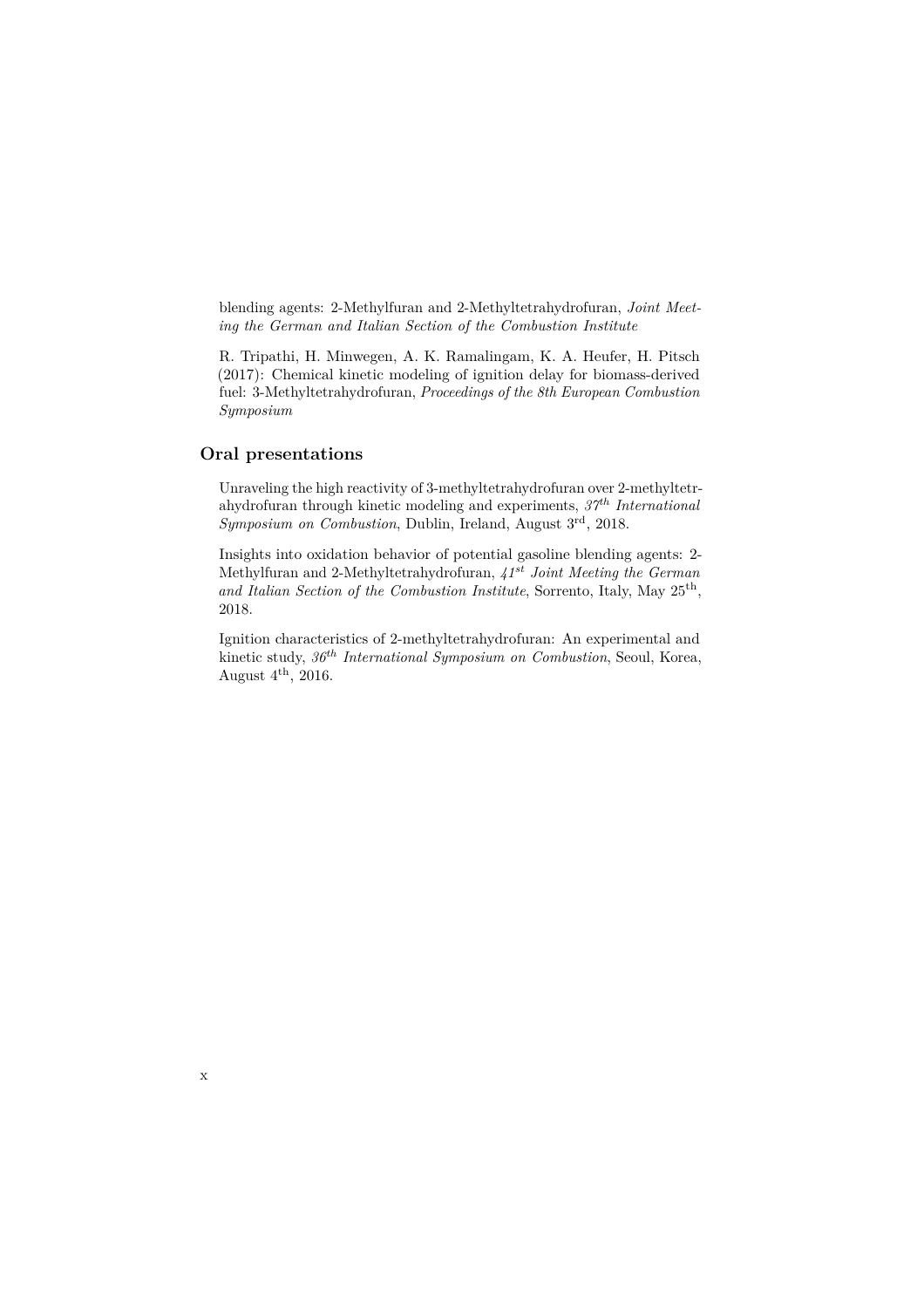# **Contents**

|          | Title                                                         |                        |                                                                      | $\mathbf{i}$ |  |
|----------|---------------------------------------------------------------|------------------------|----------------------------------------------------------------------|--------------|--|
|          |                                                               | <b>Acknowledgments</b> |                                                                      | iii          |  |
|          | <b>Contents</b>                                               |                        |                                                                      | хi           |  |
|          |                                                               | List of Figures        |                                                                      | xiii         |  |
|          |                                                               | <b>List of Tables</b>  |                                                                      | xvii         |  |
| 1        |                                                               | <b>Introduction</b>    |                                                                      | $\mathbf{1}$ |  |
| $\bf{2}$ | The investigation of the oxidation behavior of mono-alkylated |                        |                                                                      |              |  |
|          |                                                               |                        | furans and their blends with $n$ -heptane                            | 5            |  |
|          | 2.1                                                           |                        |                                                                      | 8            |  |
|          |                                                               | 2.1.1                  | Structure and bond characteristics $\ldots \ldots \ldots \ldots$     | 9            |  |
|          |                                                               | 2.1.2                  | General features of low-temperature sub-model                        | 9            |  |
|          | $2.2\,$                                                       |                        |                                                                      | 13           |  |
|          |                                                               | 2.2.1                  | PCFC RWTH Aachen rapid compression machine                           | 13           |  |
|          |                                                               | 2.2.2                  | SWL RWTH Aachen shock tube                                           | 14           |  |
|          |                                                               | 2.2.3                  | PCFC RWTH Aachen shock tube                                          | 16           |  |
|          | 2.3                                                           |                        |                                                                      | 17           |  |
|          |                                                               | 2.3.1                  | 2-Methylfuran/ <i>n</i> -heptane blend $\ldots \ldots \ldots \ldots$ | 18           |  |
|          |                                                               | 2.3.2                  |                                                                      | 22           |  |
|          |                                                               | 2.3.3                  | Comparison of 2-MF, 2-MF/n-heptane blend, and n-                     |              |  |
|          |                                                               |                        | heptane oxidation $\dots \dots \dots \dots \dots \dots \dots$        | 33           |  |
|          | 2.4                                                           |                        | Chemical kinetic analysis                                            | 34           |  |
|          |                                                               | 2.4.1                  |                                                                      | 35           |  |
|          |                                                               | 2.4.2                  | Sensitivity analysis                                                 | 40           |  |
| 3        |                                                               |                        | The investigation of the oxidation behavior of mono-alkylated        |              |  |
|          |                                                               |                        | tetrahydrofurans                                                     | 45           |  |
|          | $3.1\,$                                                       |                        | Experimental approach                                                | 46           |  |
|          |                                                               | 3.1.1                  | NUI Galway shock tube                                                | 46           |  |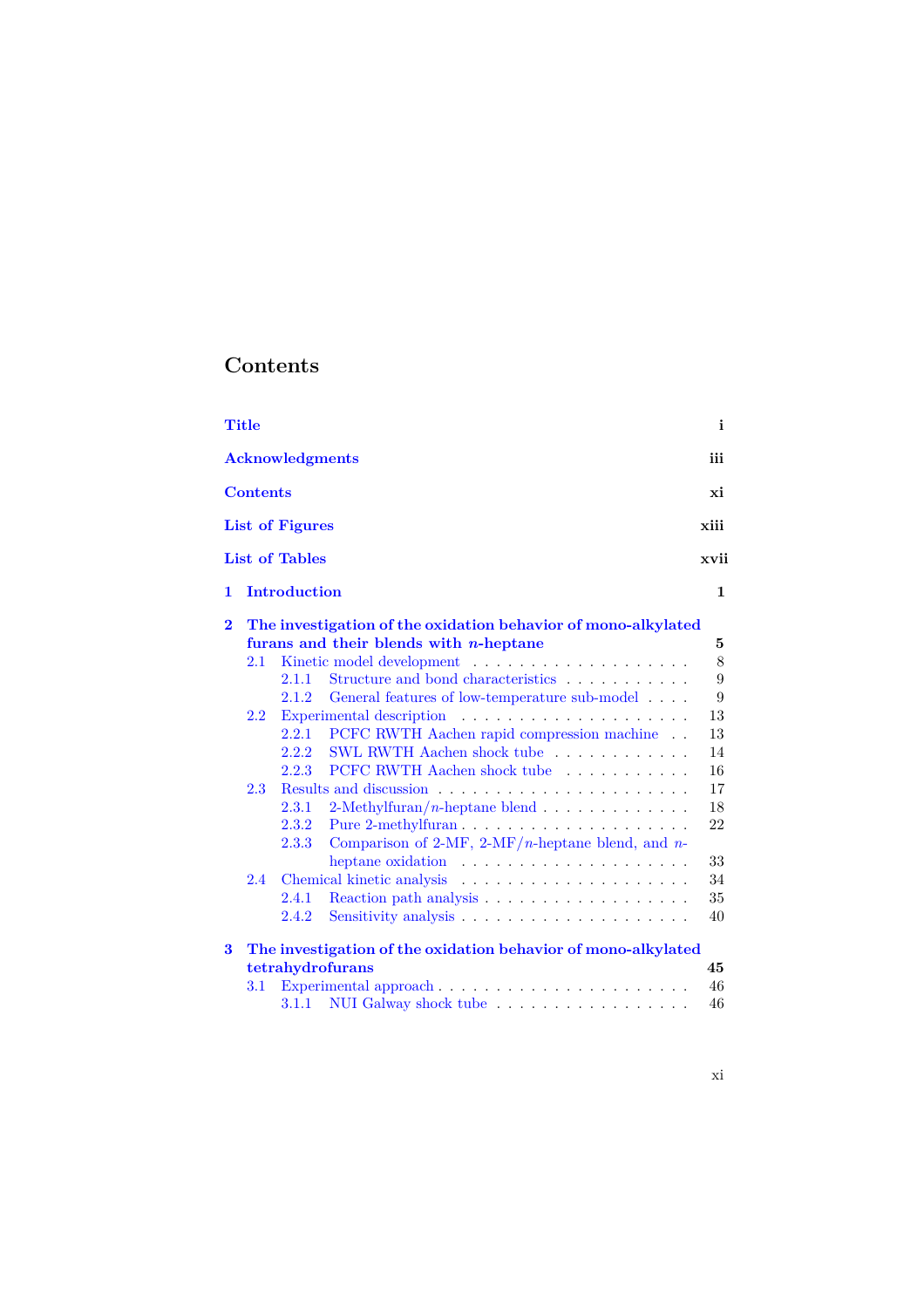#### CONTENTS

|   |         | 3.1.2<br>NUI Galway rapid compression machine                                 | 47     |  |
|---|---------|-------------------------------------------------------------------------------|--------|--|
|   | 3.2     |                                                                               | $48\,$ |  |
|   |         | 3.2.1                                                                         | 48     |  |
|   |         | 3.2.2<br>General model features                                               | 49     |  |
|   | 3.3     | 2-Methyltetrahydrofuran: results and discussion                               | 51     |  |
|   |         | Experimental results and model validation<br>3.3.1                            | 51     |  |
|   |         | Reaction path and sensitivity analyses<br>3.3.2                               | 58     |  |
|   | 3.4     | 3-Methyltetrahydrofuran: results and discussion                               | 60     |  |
|   |         | Experimental results and model validation $.\,.\,.\,.\,.\,.\,.\,.\,$<br>3.4.1 | 60     |  |
|   |         | Reaction path and sensitive analyses<br>3.4.2                                 | 62     |  |
|   | 3.5     | Effect of fuel's molecular structure on its reactivity $\dots$ .              | 71     |  |
| 4 |         | The optimization of potential fuel blends for desired appli-                  |        |  |
|   | cations |                                                                               | 75     |  |
|   | 4.1     | Physicochemical properties of fuel components                                 | 75     |  |
|   | 4.2     |                                                                               | 87     |  |
|   |         | Selected oxygenated and non-oxygenated fuel components<br>4.2.1               | 88     |  |
|   |         | Establishment of the database on physicochemical prop-<br>4.2.2               |        |  |
|   |         | erties of fuel components                                                     | 91     |  |
|   |         | 4.2.3<br>Blend properties prediction method                                   | 92     |  |
|   | 4.3     | Sorting of potential gasoline blends                                          | 93     |  |
|   |         | 4.3.1                                                                         | 93     |  |
|   |         | 4.3.2                                                                         | 97     |  |
| 5 |         | <b>Concluding remarks</b>                                                     | 101    |  |
|   |         |                                                                               |        |  |
|   |         | <b>Bibliography</b>                                                           | 105    |  |
| 6 |         | Appendix                                                                      | 131    |  |
|   | 6.1     | Performance of the model against 2-methylfuran data                           | 131    |  |
|   | 6.2     | Performance of the model against 2-methylfuran data                           | 132    |  |
|   | 6.3     | Performance of the model against 2-methylfuran data                           | 133    |  |
|   | 6.4     | Performance of the model against 2-methyltetrahydrofuran data134              |        |  |
|   | 6.5     | Performance of the model against 2-methyltetrahydrofuran data135              |        |  |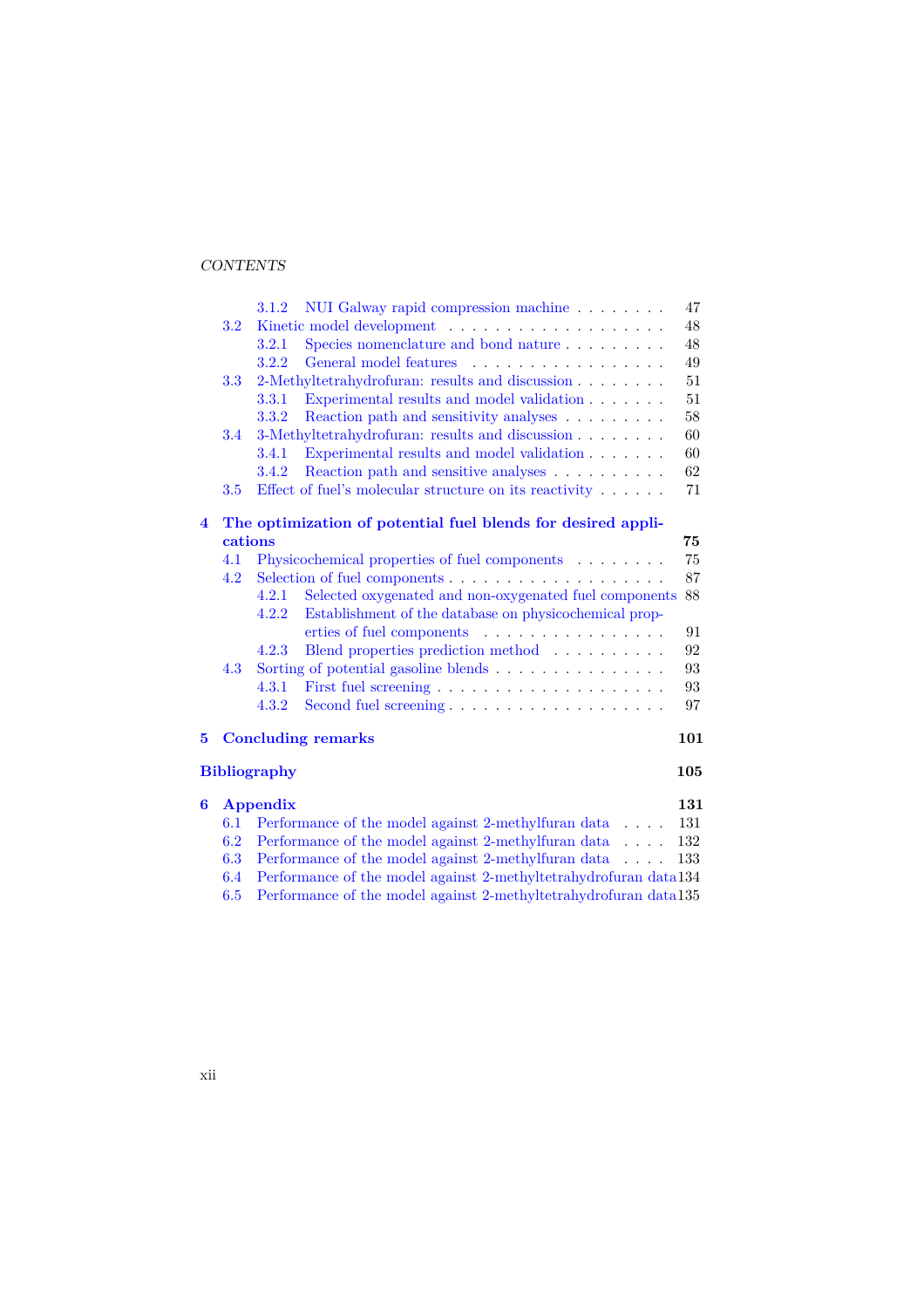# **List of Figures**

| $2.1\,$ | Structure and C-H bond dissociation energies (kJ/mol) of                                                |
|---------|---------------------------------------------------------------------------------------------------------|
|         |                                                                                                         |
| 2.2     | Alkene specific low-temperature reactions of $2-MF/\dot{O}H$ adduct                                     |
|         | $(MF25OH4J).$ $\ldots$ $\ldots$ $\ldots$ $\ldots$ $\ldots$ $\ldots$ $\ldots$ $\ldots$ $\ldots$ $\ldots$ |
| 2.3     | Co-oxidation reactions of 2-MF and its intermediate species                                             |
|         | with <i>n</i> -heptane and its intermediate species                                                     |
| 2.4     | Addition of $O_2$ to 2-furanylmethyl radical. $\ldots \ldots \ldots$                                    |
| $2.5\,$ | Typical pressure trace obtained from the RCM, together with                                             |
|         | the definition of characteristic times                                                                  |
| 2.6     | Typical end wall pressure traces obtained from the SWL ST                                               |
|         | and PCFC ST, showing the method $\dots \dots \dots \dots$                                               |
| $2.7\,$ | Effect of pressure on ignition delay times of $2-MF/n$ -heptane                                         |
|         |                                                                                                         |
| 2.8     | Ignition delay times of $2-MF/n$ -heptane blend in RCM at 10 bar.                                       |
|         | $Symbols - experiments; \ldots, \ldots, \ldots, \ldots, \ldots, \ldots, \ldots$                         |
| 2.9     | Ignition delay times of $2-MF/n$ -heptane blend in RCM at 20 bar.                                       |
|         | $Symbols - experiments; \ldots, \ldots, \ldots, \ldots, \ldots, \ldots, \ldots$                         |
| 2.10    | Comparison of simulation results with and without the devel-                                            |
|         | oped 2-MF low-temperature sub-model.                                                                    |
|         | 2.11 Ignition delay times for pure 2-MF in RCM and in ST. Symbols                                       |
|         | - experiments; $\ldots \ldots \ldots \ldots \ldots \ldots \ldots \ldots \ldots \ldots \ldots$           |
|         | 2.12 Ignition delay times for 2-MF. Symbols - experiments from                                          |
|         |                                                                                                         |
|         | 2.13 Ignition delay times for 2-MF. Symbols - experiments from Wei                                      |
|         |                                                                                                         |
|         | 2.14 Ignition delay times for 2-MF. Symbols - experiments from                                          |
|         |                                                                                                         |
|         | 2.15 Ignition delay times for 2-MF. Symbols - experiments; solid                                        |
|         | lines - numerical simulations at constant volume; solid lines                                           |
|         | with open symbols - numerical simulations including RCM                                                 |
|         |                                                                                                         |
|         | 2.16 Laminar burning velocities for 2-MF. Symbols - experiments:                                        |
|         |                                                                                                         |
|         |                                                                                                         |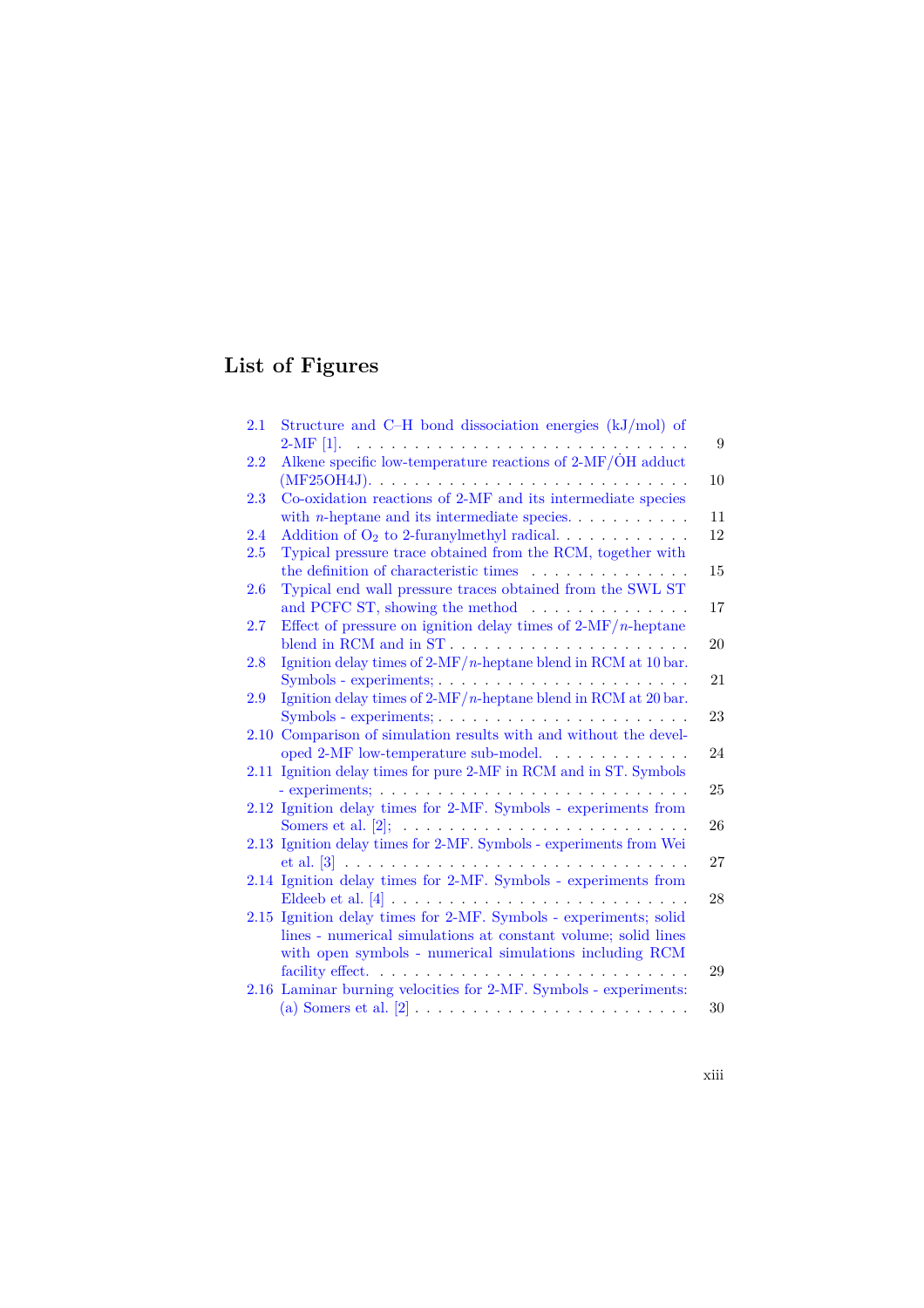#### LIST OF FIGURES

|      | 2.17 Flame species profiles for low-pressure premixed $2-MF/O2/Ar$                                                                                     | 31 |
|------|--------------------------------------------------------------------------------------------------------------------------------------------------------|----|
|      | 2.18 Flow reactor species profiles for $2-MF/O_2/H_2O/N_2$ mixtures                                                                                    | 32 |
|      | 2.19 Comparison of 2-MF, 2-MF/n-heptane blend, and n-heptane                                                                                           | 34 |
|      | 2.20 Simplified schematic of primary decomposition pathways of<br>2-MF and <i>n</i> -heptane $\ldots \ldots \ldots \ldots \ldots \ldots \ldots \ldots$ | 35 |
|      | 2.21 Simplified schematic of reaction path analysis of 2-MF<br>2.22 Simplified schematic of reaction path analysis of 2-MF in the                      | 37 |
|      | 2-MF/air mixtures at 30 $\%$ 2-MF consumption<br>2.23 Sensitivity coefficient of main 2-MF and $n$ -heptane specific                                   | 38 |
|      | reactions showing the effect of temperature<br>2.24 Sensitivity coefficient of main 2-MF specific reactions showing                                    | 41 |
|      |                                                                                                                                                        | 42 |
| 3.1  | Experimental pressure traces of stoichiometric 2-MTHF/air/diluents                                                                                     | 47 |
| 3.2  | RCM pressure traces showing differences in the measurements<br>from NUI Galway and RWTH Aachen RCM;                                                    | 48 |
| 3.3  | Structure and bond dissociation energies of 2-MTHF compared<br>with those of 3-MTHF                                                                    | 49 |
| 3.4  | Ignition delay times of 2-MTHF/oxidizer/diluents, experimen-<br>tal data (points) and simulations at constant volume (lines).                          | 52 |
| 3.5  | Comparison of experimental pressure traces to the calculated<br>pressure traces at 20 bar                                                              | 53 |
| 3.6  | Ignition delay times for 2-MTHF/oxidizer/diluent, solid lines<br>correspond to the simulations $\ldots \ldots \ldots \ldots \ldots \ldots$             | 54 |
| 3.7  | Numerical ignition delay times of C <sub>5</sub> fuels at 20 bar and $\phi =$<br>1.0. <i>n</i> -Pentane model from Bugler et al. $[5]$                 | 56 |
| 3.8  | Simplified schematic of reaction path analysis for 2-MTHF/air<br>mixtures at $30\%$ fuel consumption                                                   | 57 |
| 3.9  | Sensitivity analysis on ignition delay of 2-MTHF/air mixtures                                                                                          | 59 |
| 3.10 | Sensitivity analysis on ignition delay of 2-MTHF/air mixtures                                                                                          | 61 |
|      | 3.11 Comparison among 3-MTHF RCM data from Sudholt et al.<br>$[6]$ , RCM data from present work,                                                       | 62 |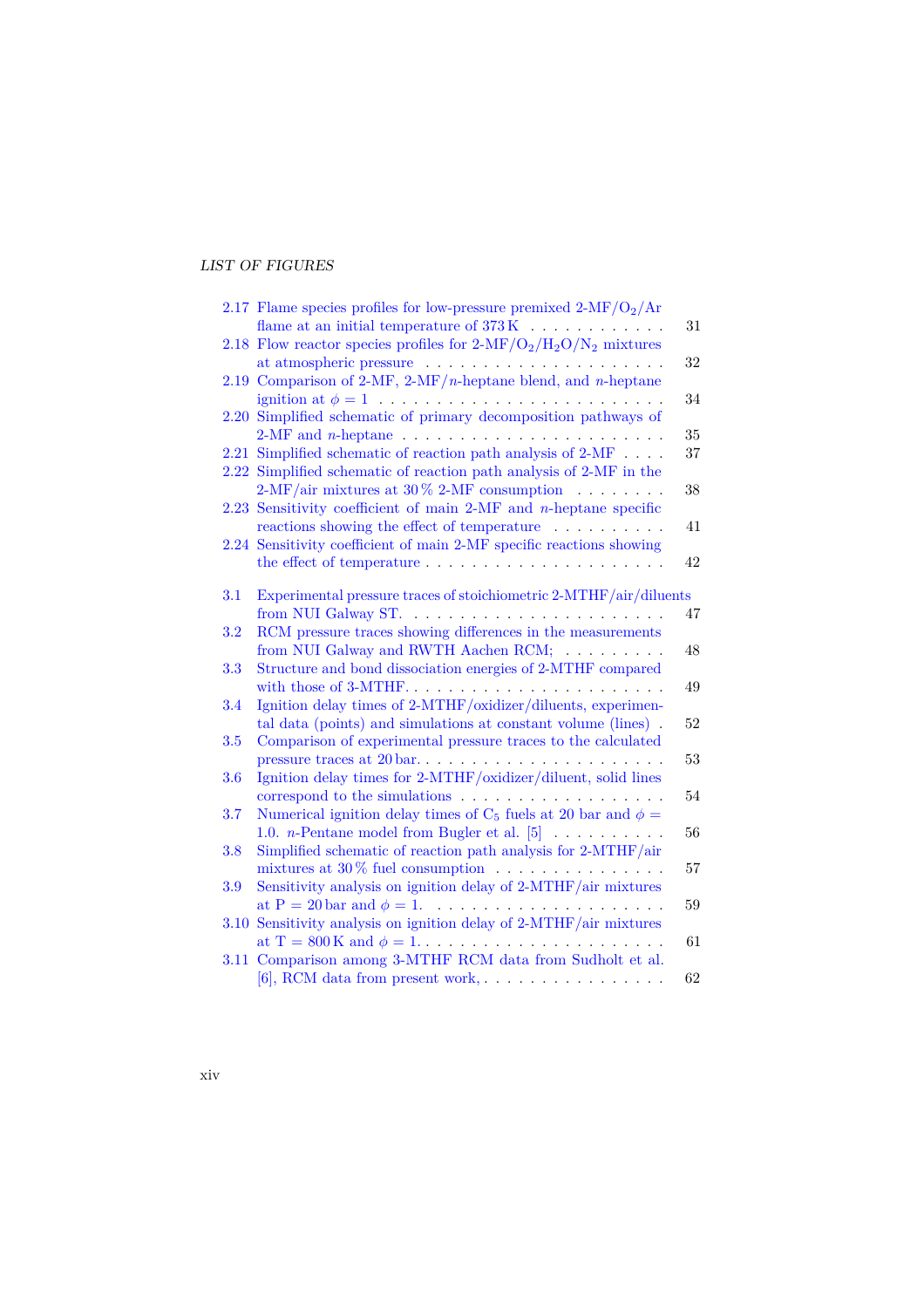#### LIST OF FIGURES

|            | 3.12 Second stage ignition delay times of 3-MTHF in RCM and in<br>ST. Closed squares - ST experiments; $\ldots \ldots \ldots \ldots$                                                                | 63       |
|------------|-----------------------------------------------------------------------------------------------------------------------------------------------------------------------------------------------------|----------|
|            | 3.13 Comparison between experimental and calculated pressure<br>traces at $10 \text{ bar.} \dots \dots \dots \dots \dots \dots \dots \dots \dots \dots \dots$                                       | 64       |
|            | 3.14 Second and first stage ignition delay times of 3-MTHF in RCM.                                                                                                                                  | 65       |
|            | 3.15 Reaction path analysis for 3-MTHF/air mixture at 20 bar,<br>650 K and 1000 K, $\phi = 1$ , and 30 % fuel consumption.                                                                          | 66       |
|            | 3.16 Comparison of rate coefficients of $O_2$ addition and $\beta$ -scission<br>reactions of $\alpha$ -fuel radicals<br>.                                                                           | 67       |
|            | 3.17 Reaction path analysis for one of the $\alpha$ fuel radicals of 3-MTHF,                                                                                                                        | 68       |
|            | 3.18 Reaction path analysis for the tertiary $\beta$ fuel radical of 3-MTHF,<br>at $20 \text{ bar}, 650 \text{ K}. \ldots \ldots \ldots \ldots \ldots \ldots \ldots \ldots \ldots$                  | 69       |
| 3.19       | Sensitivity analysis on ignition delay of $3\text{-} \mathrm{MTHF}/\mathrm{air}$ mixtures                                                                                                           | 70       |
|            | 3.20 Comparison between 3-MTHF and 2-MTHF ignition delays.<br>Closed squares - ST experiments; closed circles - RCM exper-                                                                          |          |
|            | iments; solid lines - ST simulations; solid lines with points -                                                                                                                                     | 71       |
|            | 3.21 Low-temperature reaction pathways for 3-MTHF and 2-MTHF.<br>3.22 Reaction path analysis for $O2QOOH$ predominantly formed in<br>the oxidation of the tertiary $\alpha$ fuel radical of 2-MTHF, | 72<br>73 |
| 4.1        | Fuel screening performed for constraints provided by "OMV<br>Refining and Marketing GmbH", at $30\%$ blending. $\dots \dots$                                                                        | 95       |
| 4.2<br>4.3 | Spectrum of remaining components at $20\%$ blending<br>Fuel screening for constraint set IV at $20\%$ blending                                                                                      | 96<br>98 |
| 6.1        | Ignition delay times for 2-MF. Symbols - experiments from Wei                                                                                                                                       | 131      |
| 6.2        | Flame species profiles for low-pressure premixed $2-MF/O_2/Ar$                                                                                                                                      | 132      |
| 6.3        | Flow reactor species profiles for $2-MF/O_2/AR$ mixtures at                                                                                                                                         |          |
| 6.4        | Ignition delay times for 2-MTHF/ $O_2/Ar$ , in a shock tube;                                                                                                                                        | 133      |
| 6.5        | symbols - experimental data from Wang et al. $[7]$ ; $\ldots$ .<br>Mol fraction species evolution in the 2-MTHF/ $O_2/AR$ low                                                                       | 134      |
|            | $\label{eq:3} \text{pressure flame. Symbols correspond to}\quad\ldots\quad\ldots\quad\ldots\ .$                                                                                                     | 135      |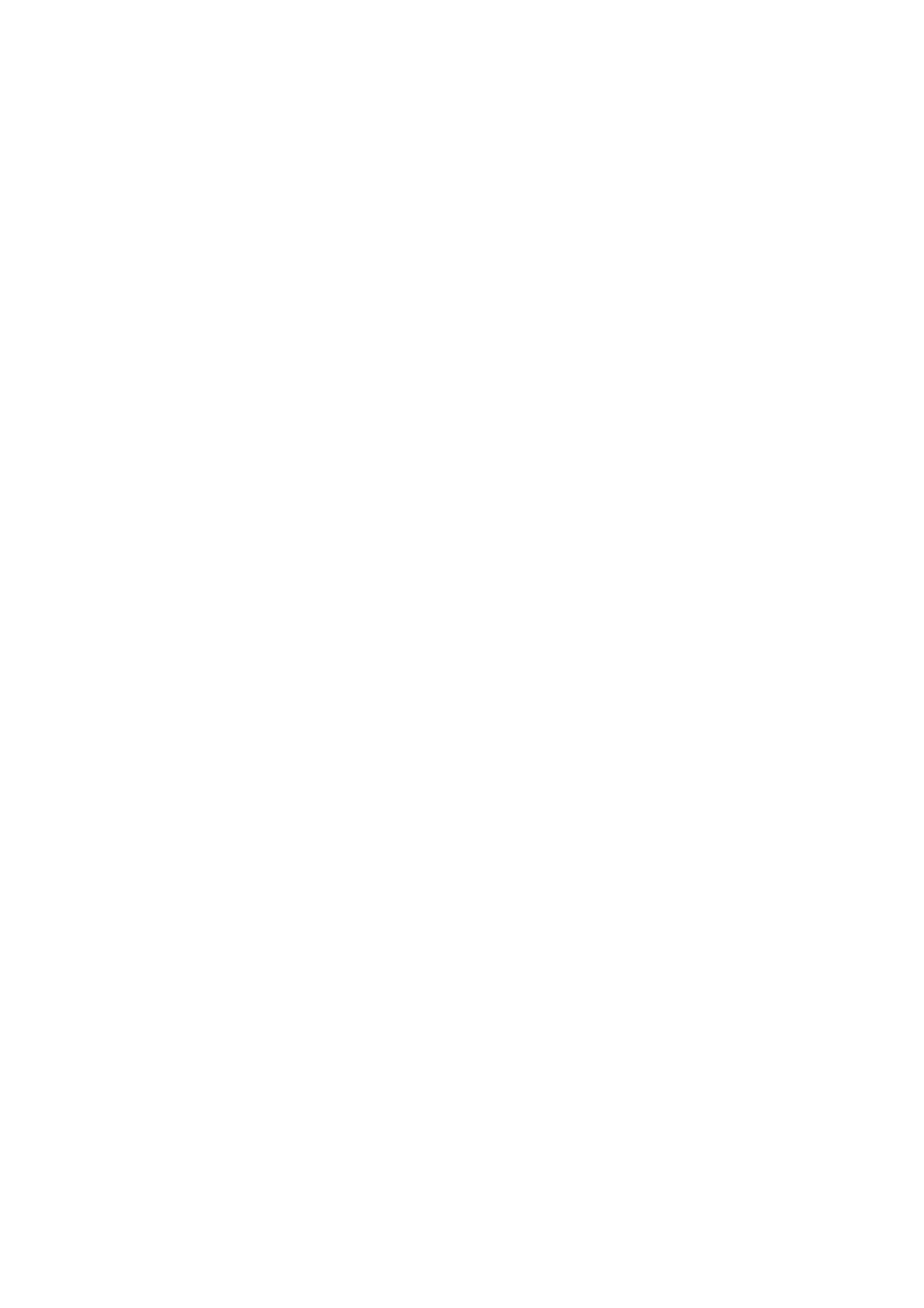# **List of Tables**

| 2.1 | List of validation cases considered in the present work for 2-MF. 18   |     |
|-----|------------------------------------------------------------------------|-----|
| 4.1 | Specifications of the physical and chemical properties of fuels.       | 79  |
| 4.1 | Specifications of the physical and chemical properties of fuels        |     |
|     |                                                                        | 85  |
| 4.1 | Specifications of the physical and chemical properties of fuels        |     |
|     |                                                                        | 86  |
| 4.2 |                                                                        | 93  |
| 4.3 | Constraints on fuel properties provided by "OMV Refining and           |     |
|     | Marketing GmbH"                                                        | 94  |
| 4.4 | Five different sets of relaxed constraints on physicochemical          |     |
|     | properties of blends                                                   | 97  |
| 4.5 | Number of components left for the five different constraint sets.      | 97  |
| 4.6 | Physicochemical properties of 17 components selected for fur-          |     |
|     |                                                                        | 99  |
| 4.6 | Physicochemical properties of 17 components selected for fur-          |     |
|     | ther in-depth investigation (continued). $\ldots \ldots \ldots \ldots$ | 100 |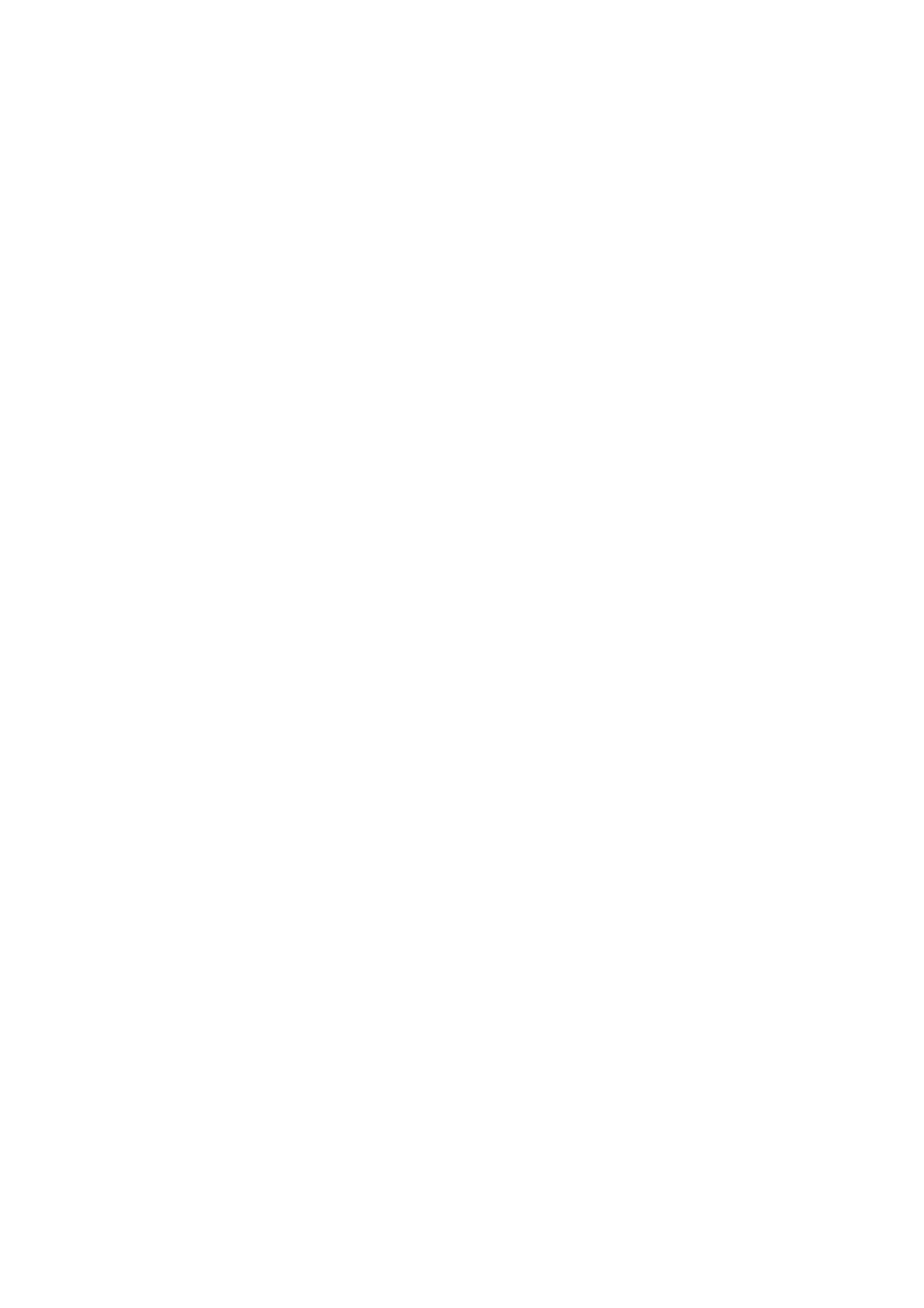## **Abbreviations**

- PCCI premixed charged compression ignition
- RCCI reactivity controlled compression ignition
- GCI gasoline compression ignition
- 2-MF 2-Methylfuran
- 2-MTHF 2-methyltetrahydrofuran
- 3-MTHF 3-methyltetrahydrofuran
- RON research octane number
- LHV lower heating value
- SI spark ignition
- DCN derived cetane number
- LBV laminar burning velocity
- 2,5-DMF 2,5-dimethyltetrahydrofuran
- EI-MBMS electron ionization molecular-beam mass spectrometry
- GC gas chromatography
- BDE bond dissociation energy
- CI compression ignition
- PAH poly aromatic hydrocarbons
- HM hydrogen migration
- CE Concerted elimination
- WE waddington elimination
- WCE waddington concerted elimination